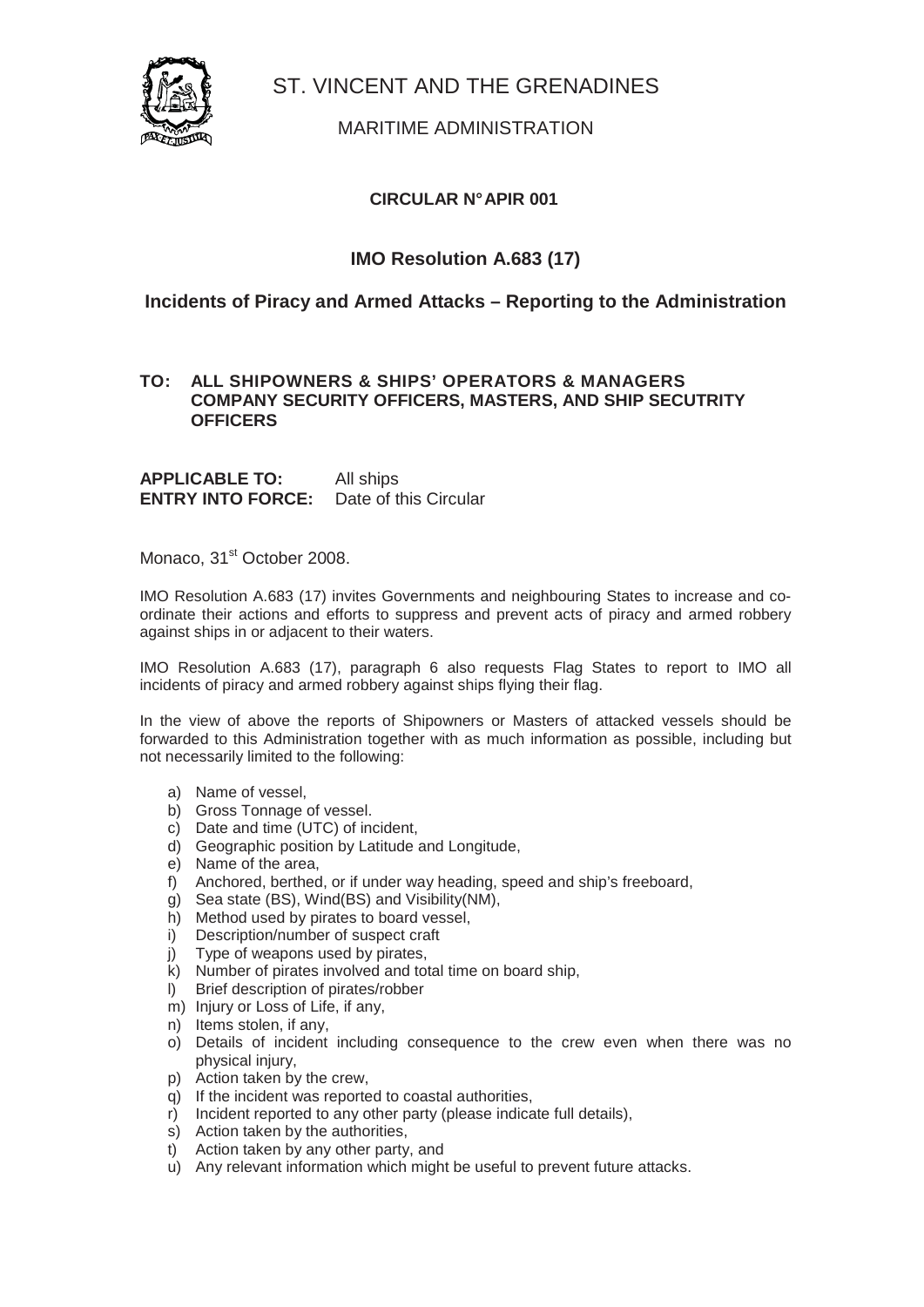

**ST. VINCENT AND THE GRENADINES** 

#### **MARITIME ADMINISTRATION**

Consequently, Shipowners or masters of attacked St Vincent and The Grenadines vessels are instructed to promptly report by fax or e-mail within 48 hours of occurrence, all incidents of piracy and armed attacks on their vessels to the Office of Commissioner for Maritime Affairs, 8, Av de De Frontenex, 1207 Geneva, Switzerland. Fax N° + 41 90 22 707 63 49; E-mail security@svg-marad.com and also fill in and fax or e-mail the enclosed form.